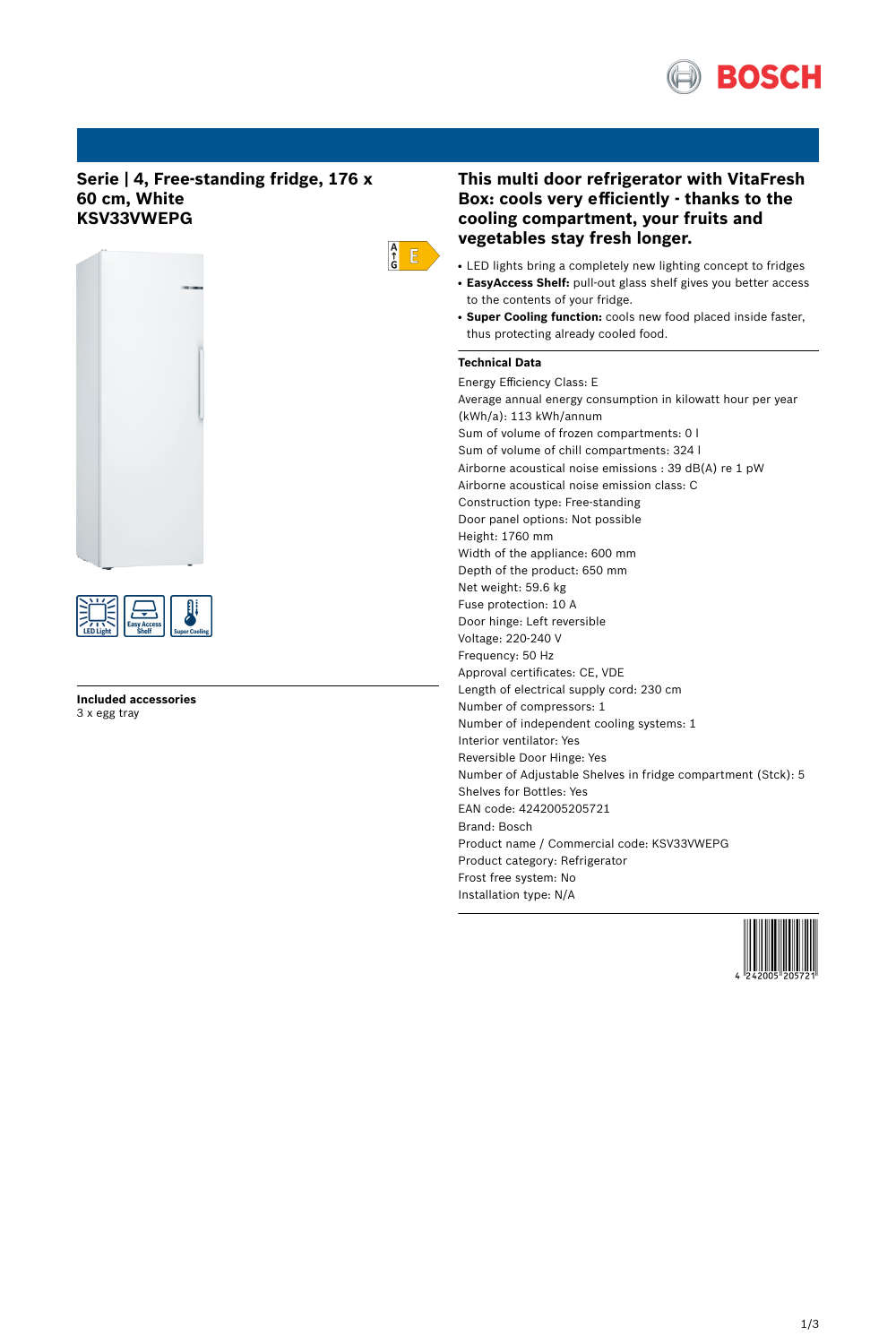

**Serie | 4, Free-standing fridge, 176 x 60 cm, White KSV33VWEPG**

**This multi door refrigerator with VitaFresh Box: cools very efficiently - thanks to the cooling compartment, your fruits and vegetables stay fresh longer.**

## **Functions**

- White doors and white side panels
- Vertical door handle
- Bright interior LED fridge light

#### **Design features**

- LED electronic control
- Automatic defrost fridge
- Super Cooling: automatic deactivation

### **Design features**

- Interior ventilator
- <sup>7</sup> removable safety glass shelves of which <sup>5</sup> are easy pull out
- Metal bottle rack
- 5 door bins

#### **Freshness System**

- <sup>1</sup> VitaFresh drawer with humidity control - Fruits and vegetables retain vitamins and stay fresh for longer

## **Key features - Fridge section**

- Left hinged, door reversible
- Height adjustable front feet
- Door opening: No side clearance needed at all. Full access to all drawers, door opening angle 90°.
- $-220 240$  V

## **Dimension and installation**

- Dimensions: 176 cm H x 60 cm W x 65 cm D

#### **Key features - Freezer section**

- <sup>3</sup> <sup>x</sup> egg tray

# **Design features**

### **Country Specific Options**

- Based on the results of the standard 24-hour test. Actual consumption depends on usage/position of the appliance.
- To achieve the declared energy consumption, the distanceholders have to be used. As a result, the appliance depth increases by about 3.5 cm. The appliance used without the distance holder is fully functional, but has a slightly higher energy consumption.

#### **Dimension and installation**

# **Additional features**

## **Performance and Consumption**

- EU19\_EEK\_D: E
- Total Volume : <sup>324</sup> <sup>l</sup>
- Net Fridge Volume : <sup>324</sup> <sup>l</sup>
- Net Freezer Volume : <sup>0</sup> <sup>l</sup>
- Annual Energy Consumption: <sup>113</sup> kWh/a
- Climate Class: SN-T
- EU19\_Fast freezer facility\_D
- Noise Level : <sup>39</sup> dB , EU19\_Noise emission class\_D: <sup>C</sup>